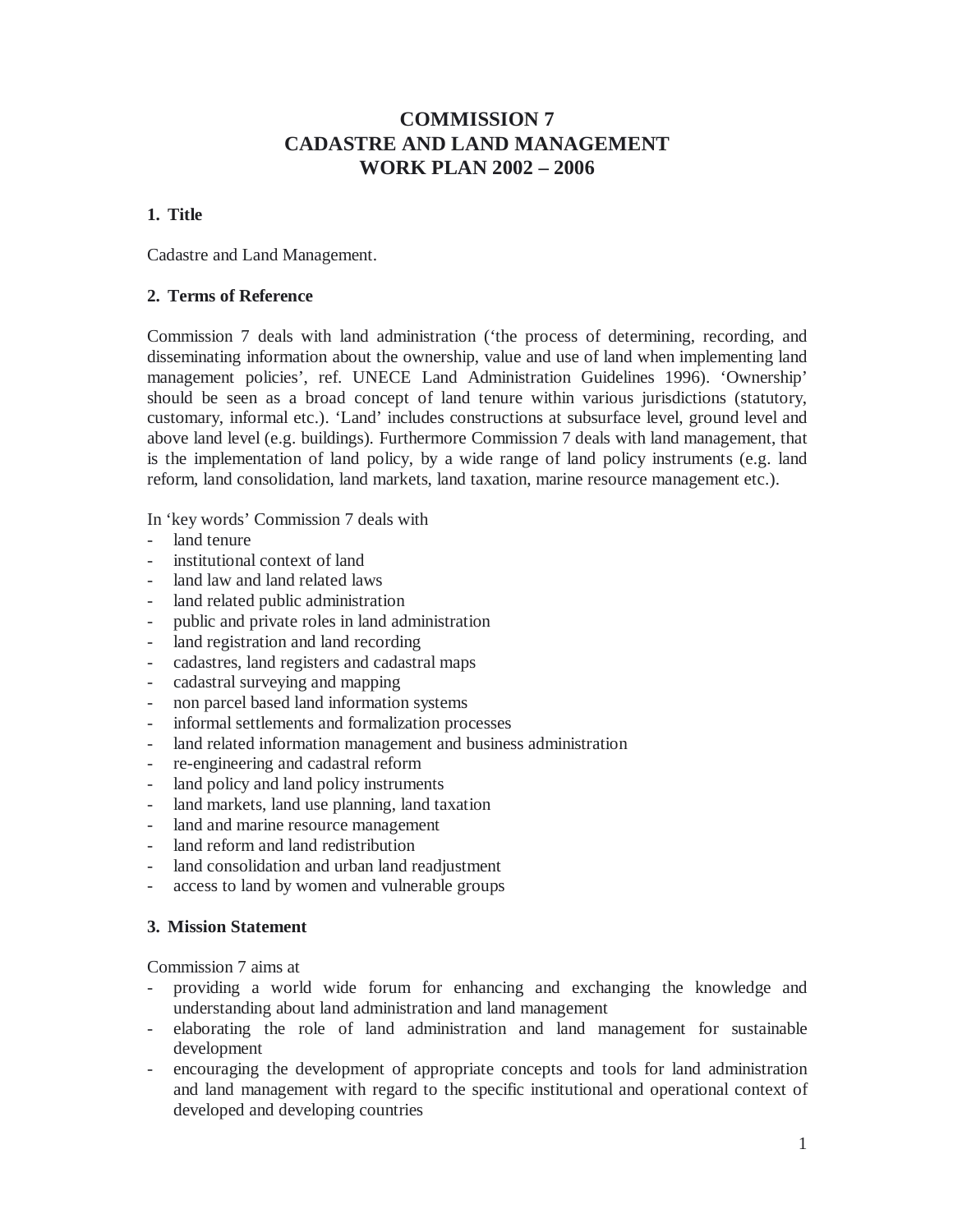- promoting awareness concerning the role of surveyors in this field amongst stakeholders
- encouraging knowledge, skills and capabilities of surveyors in this field
- playing a leading role in advancing land administration and land management

# **4. General**

## **Relation with the Councils strategy and work plan**

Commission 7 will contribute to the Councils strategy and its work plan. Therefore the commission 7 work plan includes

- cooperation with other commissions or external organisations as much as possible
- work on programs for joint events and for working weeks, congresses
- publication of working results and lectures
- contribution to good practice reports
- stimulation of resolutions after each event and distribution through the FIG Office
- regionalisation of events to increase participation of individual members
- providing member associations with tools for strengthening the profession
- Commission 7 will adequately contribute to the FIG working Weeks and Congresses, as there are in 2003 (venue to be confirmed), Athens (23-28 May 2004), Cairo (7-12 May 2005) and Munich (2006)

# **Objectives of the commission 7 work plan**

Reviewing the background of land administration and land management there are many fields of interest for Commission 7. However we have to make a choice through focusing on the most important issues, inspired by a document as the UN/FIG Bathurst Declaration of Land Administration for Sustainable Development.

These important issues are:

Land administration and land management in customary and informal areas.

- How to facilitate the implementation of land policy with a focus on customary areas
- How to support the formalisation of informal settlements
- Access to land by women and vulnerable groups

#### Land administration and land management in the marine environment

- How to support marine cadastres
- How to support coastal zone management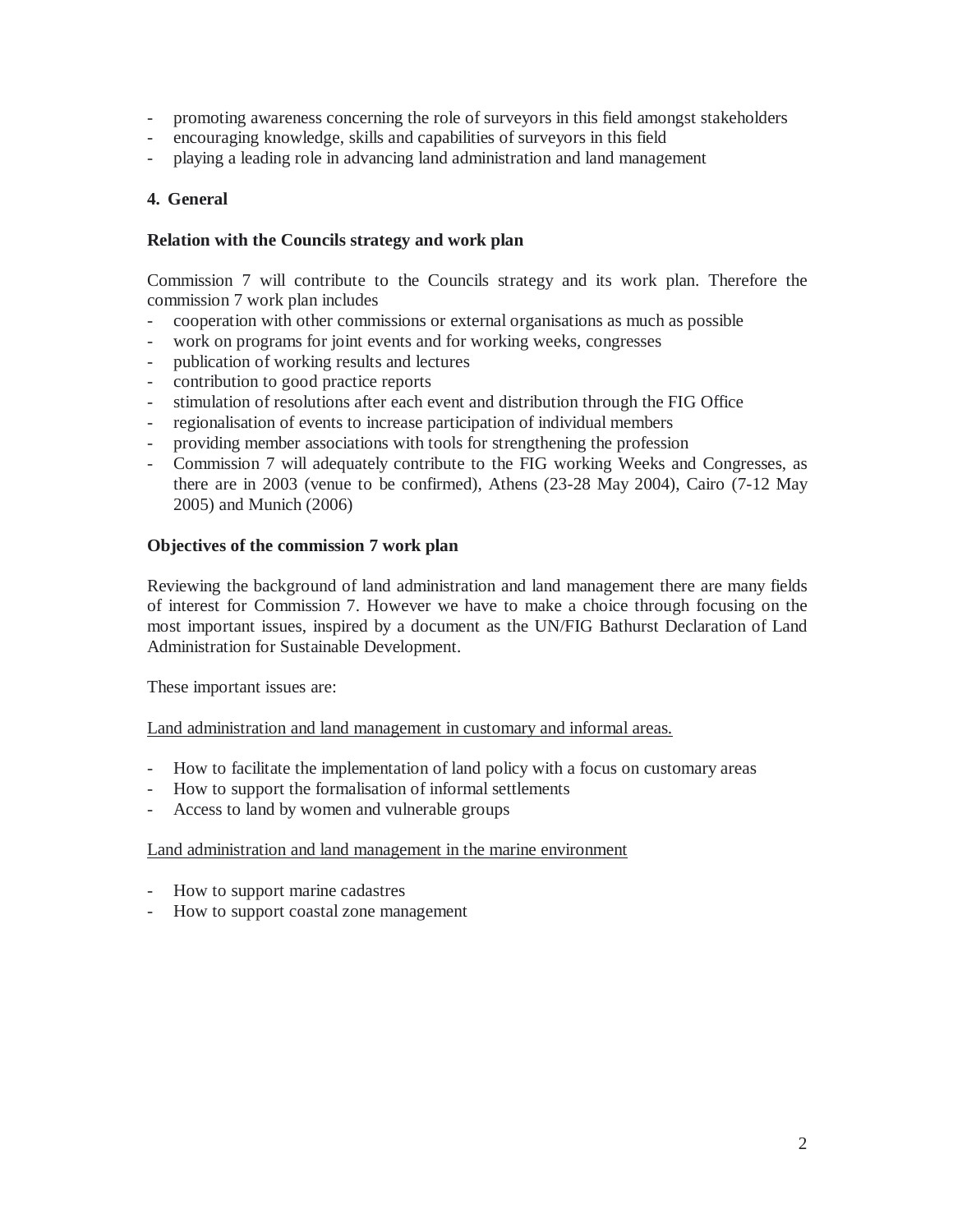#### Land fragmentation, land restitution, and land re-distribution

- How can we contribute to solving land fragmentation and to improving land distribution.

## Institutional Conditions as a critical success factor

- Which institutional context is beneficial for successful land administration and land management activity

#### Efficiency and Effectiveness

- How can we measure land administration performance

#### Costs of land administration systems

- how can we provide low cost tools for land administration

#### Appropriate ICT support for modern land administration and land management

- How can we integrate advanced technology in land administration processes
- How to establish land administration spatial data infrastructures
- How to integrate 3D rights to land in land administration systems
- How to extent cadastres towards the marine areas
- Electronic conveyancing
- Land administration standards

#### Capacity Building for land administration and land management

- How can we contribute to capacity building and institutional building for land administration and land management.

Commission 7 will address these issues in various activities, as there are

- working groups
- symposia and workshops
- delivering lectures, papers and reports
- providing a documentation center OICRF
- internal cooperation with other FIG Commissions
- external cooperation with other relevant organisations
- mixed forms

Commission 7 should put more effort in involving countries in Africa, Latin America, Middle East and Asia in exchanging information on the introduction and development of land administration systems and land management policies and in providing a meeting place. Therefore Commission 7 should take the lead in organising 3 regional conferences on land administration and land management developments in the region. These meetings are especially meant for professionals from the region. Not necessarily all Commission 7 members should feel obliged to attend. Commission 7 should try to make participation-costs as low as possible in order to encourage regional participation. Costs of meeting places and simple meals should be provided by the host country.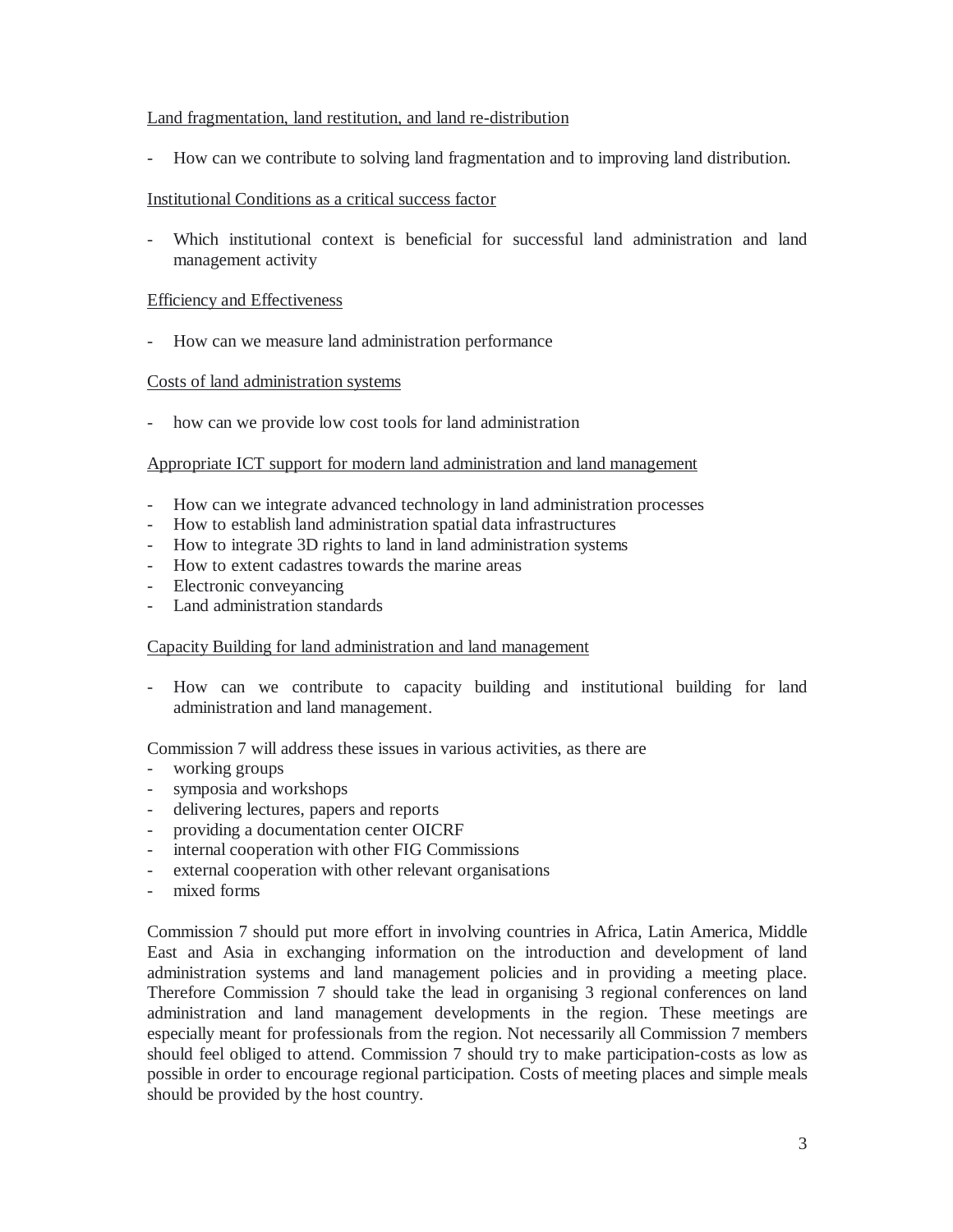# **5. Working Groups**

# **Working Group 7.1 – Creating Land Administration in formal and informal environment**

#### Policy Issues

The terms of reference of working group 7.1 on land administration in a formal and informal environment are as follows:

- identify how land administration can accommodate formal and informal men-land relationships.
- identify when customary rights and informal possession should be recorded/registered
- identify land management requirements to land administration systems in a formal and informal environment, with a focus on land use.
- contribute to access to land by women and vulnerable groups
- develop recommendations
- identify best practices
- contribute to regional conferences

#### Chair

Mr. András Osskó (Hungary), e-mail: ffhigazg@elender.hu

#### Specific Projects

No specific projects.

#### **Workshops**

The working group will be involved in the organisation of 3 *regional conferences* on land administration and land management, preferably together with Commission 8 (urban and rural land use planning and development, informal settlements) and Commission 9 (valuation).

#### Publications

The working group aims at publishing the results of the regional conferences. The working group aims at publishing recommendations on the subject.

#### Timetable

The regional conferences are scheduled in 2003, 2004 and 2005 (preliminary). There is a proposal for the Middle East (Jordan 2003).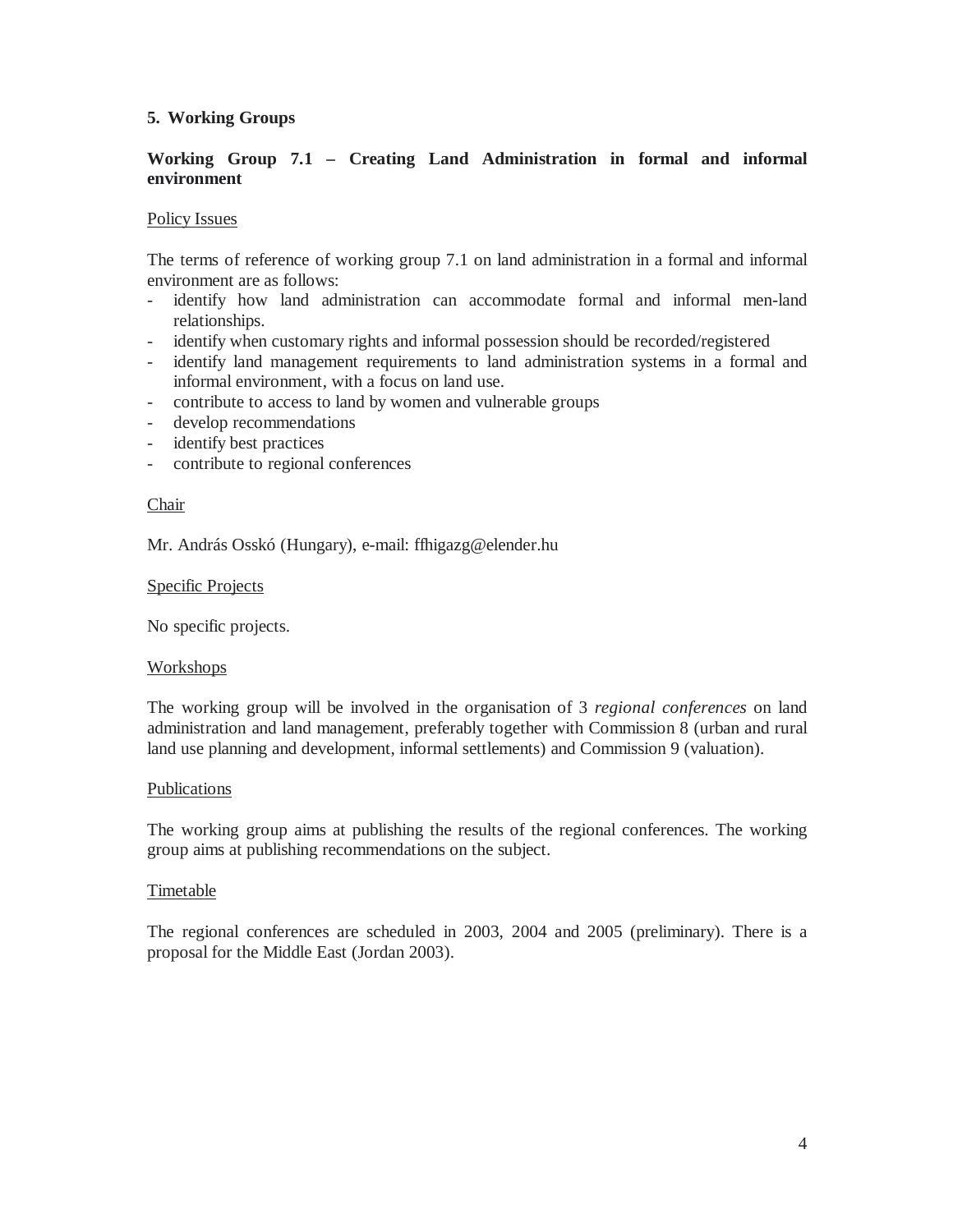# **Working Group 7.2 – Instruments for land distribution**

#### Policy Issues

The terms of reference of working group 7.2 are as follows.

- identify the problem of land distribution
- identify mechanisms to solve land fragmentation
- identify mechanisms for land restitution and land redistribution
- identify cheap and fast procedures
- take into account the role of women and vulnerable groups
- develop recommendations
- identify best practices
- organise 1 symposium on land fragmentation and land consolidation

#### Chair

Mr. Mikko Uimonen (Finland), e-mail: mikko.uimonen@nls.fi Secretary: Mr. Mika Törhönen (Finland), e-mail: mika.torhonen@finnmap.com

#### Specific Projects

The working group will pay extra attention to land redistribution processes in southern Africa (coordination by members of the Commission Mr. Apie van den Berg (South Africa), e-mail: avdberg@csg.pwv.gov.za and Mr. Sam Zhou (Zimbabwe), e-mail: zhou@ecoweb.co.zw )

#### Workshops

The working group will organise 1 *symposium* on combating land fragmentation through land consolidation.

#### Publications

The working group will publish the results of the symposium. The working group will publish recommendations on the subject.

#### Timetable

- The symposium is tentatively scheduled at the Commission 7 Annual Meeting in 2004.
- The extra attention to land redistribution processes will be paid during the Commissions annual meeting in South Africa November 2002 (4-9 November 2002, to be confirmed).

# **Working Group 7.3 – Advances in Modern Land Administration**

#### Policy Issues

The terms of reference of working group 3 on modern land administration are as follows.

- identify the impact of advanced technology on land administration systems
- focus on electronic conveyancing and electronic submission of documents
- electronic signatures
- focus on internet as a distribution channel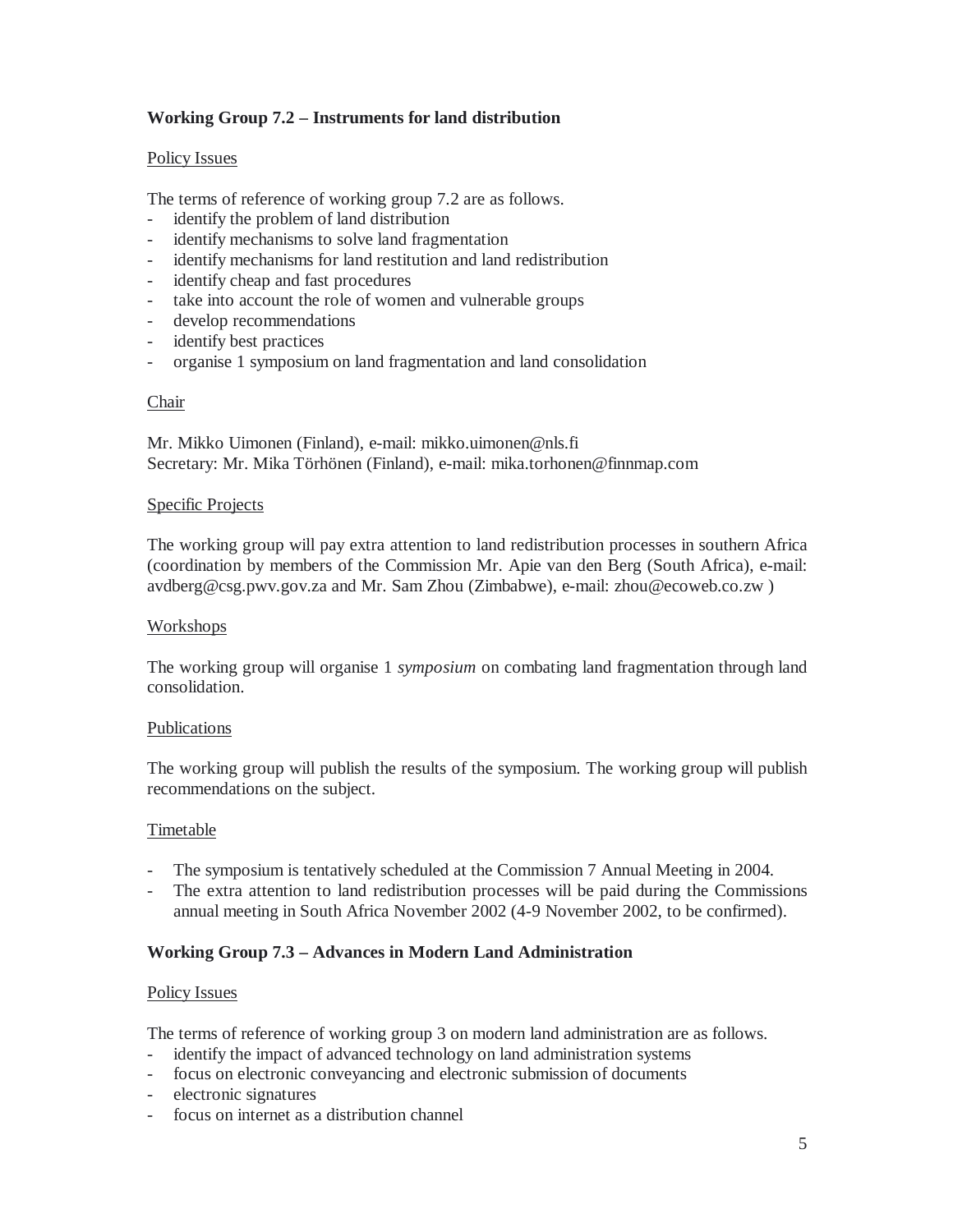- focus on standards (ISO as applied to 'cadastres')
- develop recommendations
- identify best practices
- organise 1 symposium on use of advanced technology

## Chair

Dr. Winfred Hawerk (Germany), e-mail: winfried.hawerk@gmx.de

## Specific Projects

- Mr. Daniel Steudler is investigating issues on benchmarking cadastral systems. He is willing to aim at the publication of 1 *report* on land administration performance.
- Messrs Daniel Steudler and Jürg Kaufmann are willing to elaborate the Commission 7 country profile reports
- Jointly with Commission 3 there will be a special sub-group on 3D Cadastres to follow up on a 3D Cadastre seminar in November 2001, and to organize an other workshop to proceed the subject. The joint subgroup will be chaired by Dr. M. A. Salzmann (Netherlands). The representative of Commission 3 will be Prof. Yerach Doytscher (Israel)

# Workshops

- 1 *symposium* on integrating advanced technology.
- 1 *symposium and/or joint Congress session* on low cost technology jointly with Comm. 5
- 1 *workshop* on 3D Cadastres jointly with Commission 3

#### **Publications**

The working group will publish the results of the symposia. The working group encourages the publication of benchmarking issues, and country profiles.

#### **Timetable**

- The symposium on advanced technology is tentatively scheduled at the Commissions Annual Meeting in 2003 (probably in Poland).
- The symposium on low cost technology will be coordinated with Commission 5 (probably in 2005)
- The workshop on 3D Cadastres will tentatively scheduled in late 2002, 2003 (jointly with Commission 3).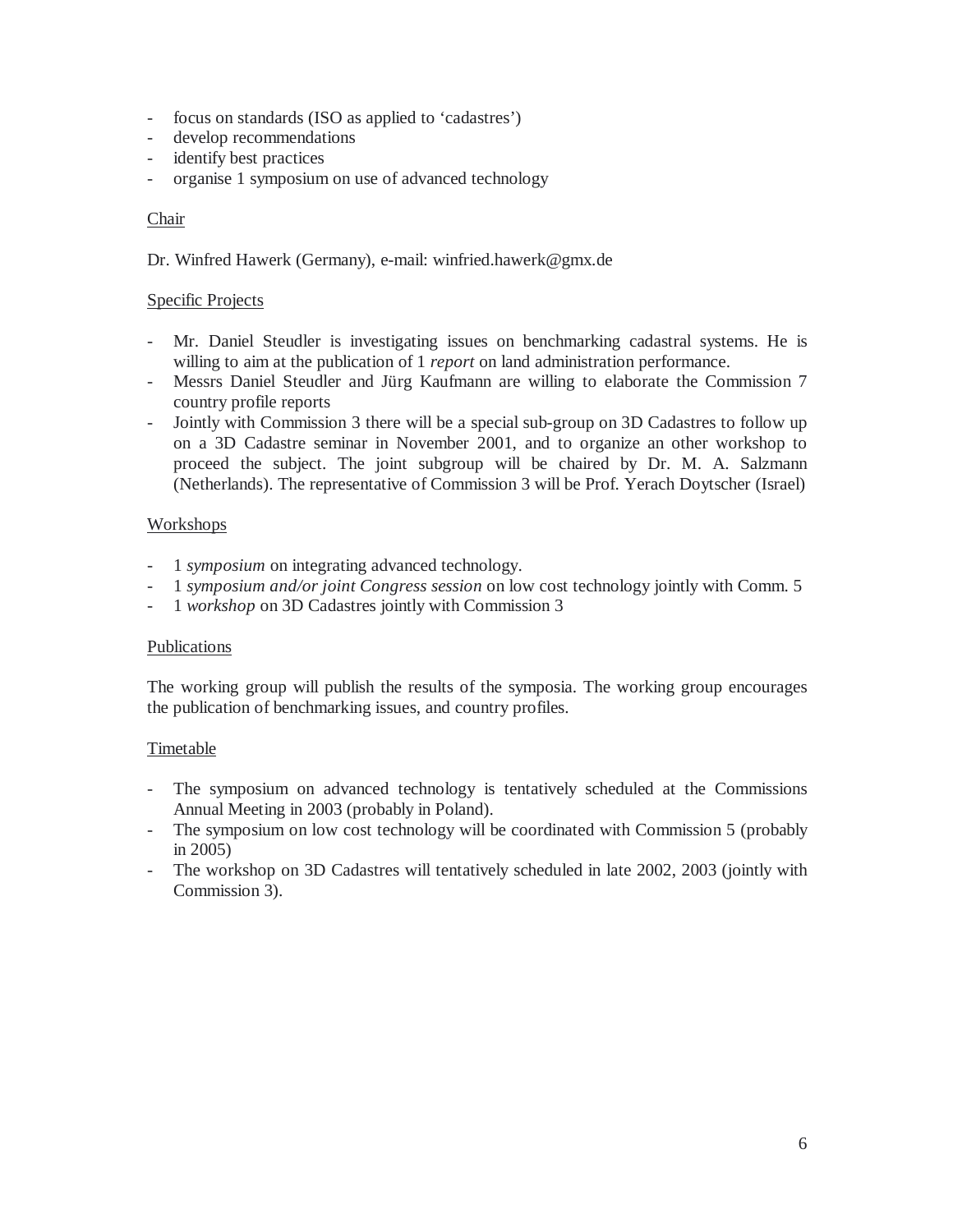# **6. Advisors to the Commission**

Regarding the subject of the Working Groups 7.1 and 7.2 the Commission welcomes Dr Clarissa Fourie (South Africa) and Prof. Mike Barry (South Africa, Canada) as advisors to the Commission.

## **7. Co-operation with other FIG Commissions and Sister Associations**

It should be recognised that other FIG Commissions are involved in some of the above mentioned issues, as there are:

Commission 1 (aspects of professional practice and public private cooperation), Commission 2 (education, capacity building), Commission 3 (spatial data infrastructures, information management, 3DCadastres), Commission 4 (marine cadastres, coastal zone management), Commission 5 (low cost land surveying technology), Commission 8 (land use planning and development), and Commission 9 (valuation). In support to the Council's wish for coordination and cooperation, Commission 7 will seek cooperation with other FIG Commissions *when relevant.* 

# **8. Co-operation with United Nations Agencies**

Commission 7 aims at cooperation with UN agencies, as there are the UN-Habitat, UN/FAO, UN/UNEP and UN/ECE/WPLA *when relevant*.

## **9. Culture and Languages**

The Commission endorses the underlying concept that respect for cultural and linguistic issues very important and that the Commission will be sensitive to these issues in the way they work. This will implemented by encouraging multilingual abstracts and presentations in general meetings, and through the use of an appropriate regional language during regional meetings.

# **10.Other Activities**

#### **Joint working groups**

*Commission 2* will take the lead in a joint working group (2.5) on capacity building for land administration, aiming at 1 *open conference and/or executive workshop.* The joint working group will publish the results. Prof. Ulf Jensen (Sweden) will chair the joint working group. Commission 7 will be represented by Prof. Tommy Österberg (Sweden), Mr. Arbind Tuladhar MSc (the Netherlands) and Prof. Paul van der Molen (the Netherlands).

*Commission 4* will take the lead in a joint working group on marine cadastres (WG 4.3), aiming at 1 *symposium and /or joint Congress session*. The joint working group will publish the results. Mr. Michael Sutherland (Canada) will chair the joint working group. Commission 7 will be represented by Prof. Mike Barry (South Africa, Canada), Dr Paul Munro-Faure (United Kingdom), ir. Ina Elema (Netherlands), and Prof. Ian Williamson (Australia) as a liaison to UN.

*Commission 5* will take the lead in a joint working group on low cost technology, as appropriate for developing countries, with a focus on land administration, aiming at 1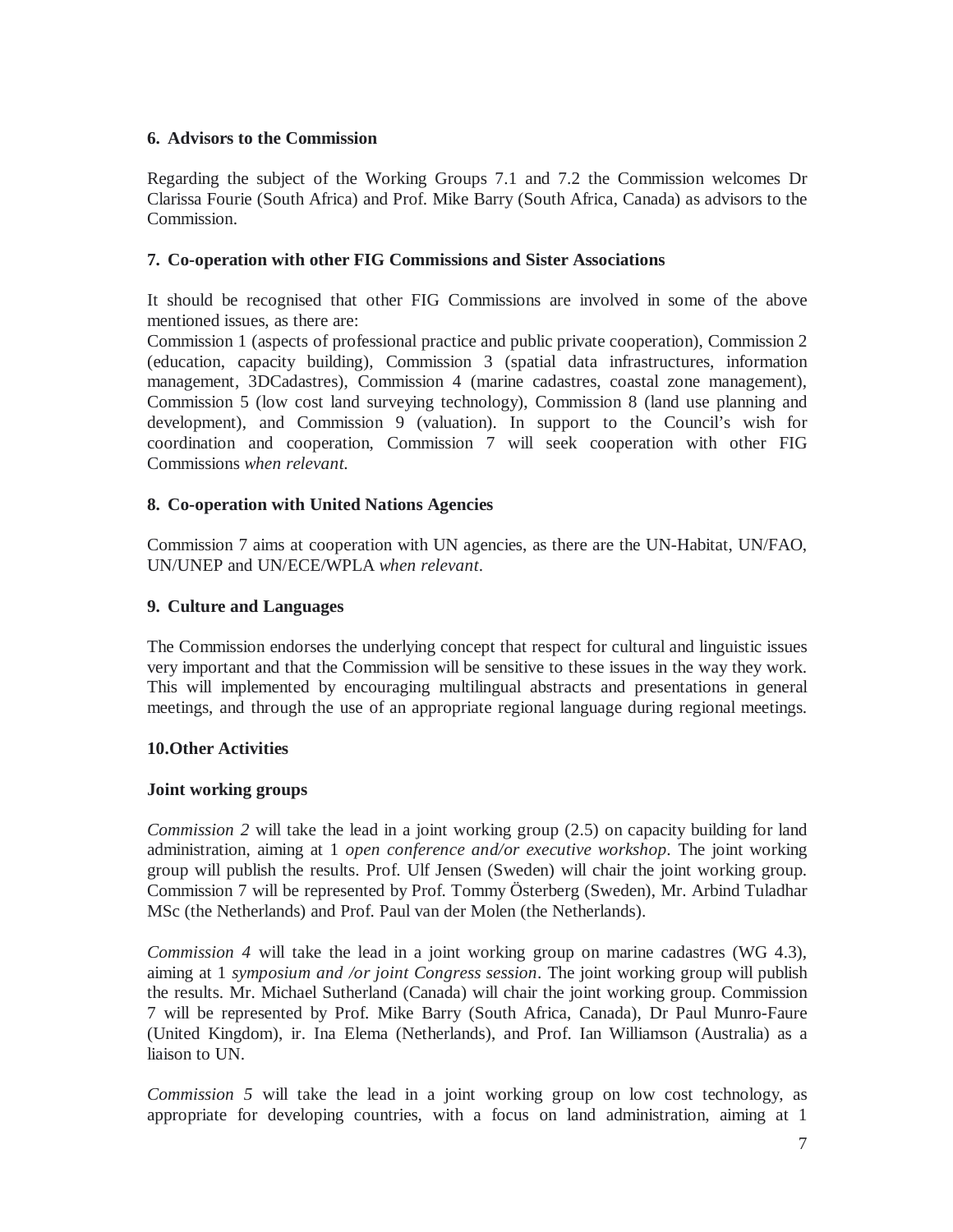*symposium and/or congress session.* The joint working group will publish the results. Commission 7 will be represented by Mrs Mabel Alvarez Lopez (Argentina), Mrs Gerda Schennach, Dipl.-Ing. (Austria), Mr Tim Viney (United Kingdom) and Mr Jacob Opadeyi (Trinidad & Tobago).

Dipl.-.Ing. Gerda Schennach (Austria) and Prof. Paul van der Molen (the Netherlands) will represent Commission 7 in the FIG-Network for underrepresented groups in surveying.

# **UN/ECA**

At the UN Economic Commission for Africa (ECA) meeting in Addis Ababa (Commission for Development of Information CODI II) (September 2001) the participants recommended some kind of standing attention to land administration in Africa.

At the UN/FIG meeting in Nairobi (October 2001) the participants recommended the establishment of a subcommittee for land administration at ECA. FIG was invited to provide support to the development of terms of reference for such a committee. Commission 7 is prepared to draft such terms of reference.

#### **Communications**

Commission 7 will maintain a web site. The secretariat will provide the webmaster.

Commission 7 shall develop efforts to keep in close contact with the participants, mainly through e-mail.

#### **Standardisation**

Commission 7 will contribute to the FIG's activity for standardisation. Working group 7.3 will be first in charge. Dr Winfried Hawerk will represent the Commission in the FIG Standardisation Network.

#### **Events co-sponsored by FIG**

Commission 7 will contribute at the best of its ability to FIG sponsored events. At the moment the Commission made a preliminary commitment to events in Morocco (December 2003), Asia and the Pacific (2004) and Lithuania (possibly 2004). The contribution will focus on the identification of possible speakers etc.

#### **Events organised by FIG member associations**

The Commission will contribute at the best of its ability to various events that are organised by FIG-member associations. The Commission made preliminary commitments to events in Turkey (GIS-2002, September 2002), Italy (2003) and Poland (2003). The contribution of the Commission will focus on the identification of possible speakers, and help in organisational matters.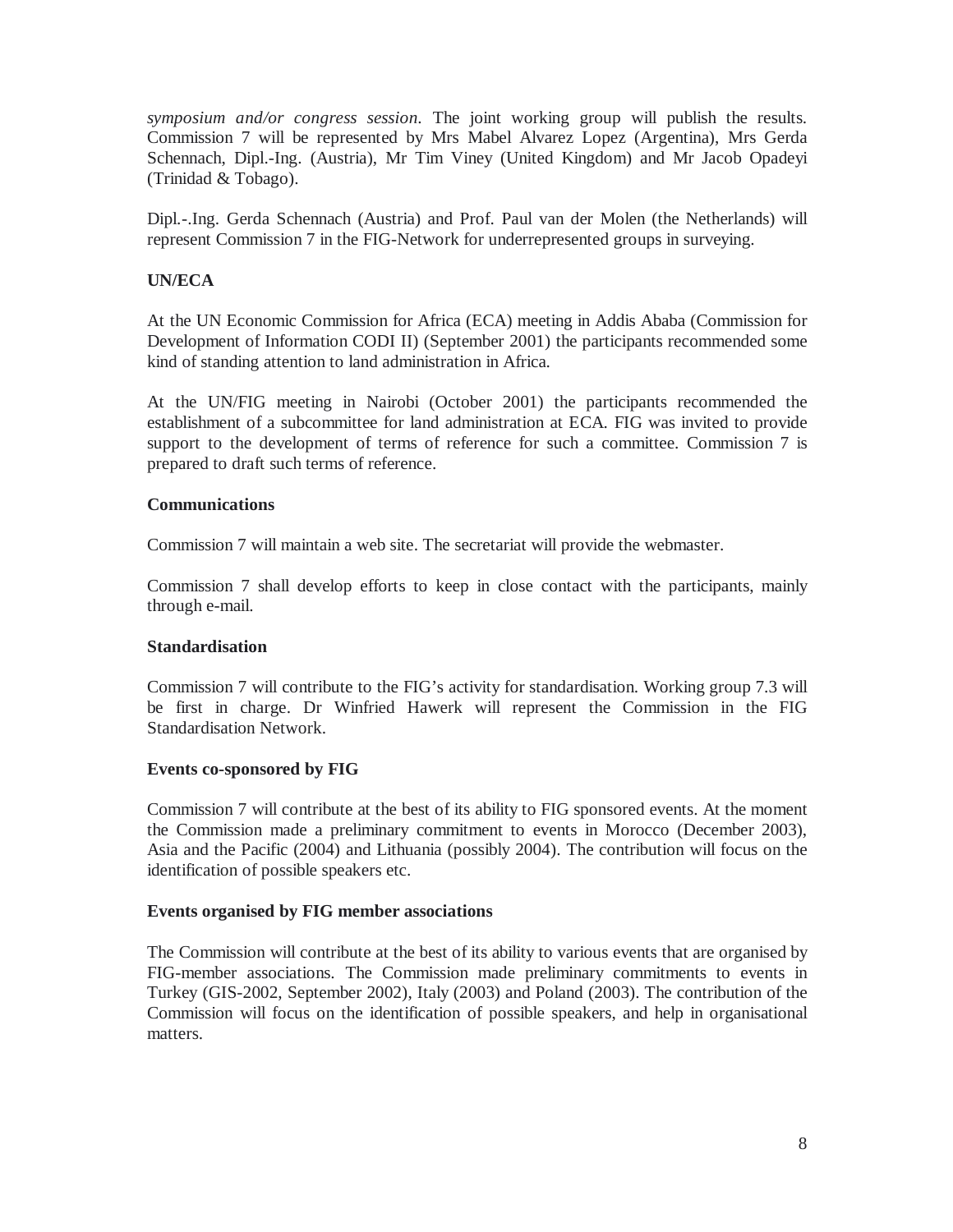# **9. Calendar of events**

# **2002**

- Commission 7 annual meeting (4-9 November 2002 dates to be confirmed ) + symposium Land redistribution (South Africa)
- Contribution to GIS 2002 Symposium in Turkey, 23-26 September 2002
- Executive workshop Capacity Building

# **2003**

- Commission 7 annual meeting (19-23 September 2003 dates to be confirmed) + Symposium on Advanced Technology (Poland)
- Regional Conference (probably Jordan, focus on Middle East))
- Contribution to Conference Italy (May 2003)
- Contribution to Conference Poland (Krakow) (September 2003)
- Contribution to FIG sponsored event Morocco

#### **2004**

- Commission 7 annual meeting + Symposium Land Fragmentation
- Regional Conference
- Contribution to FIG sponsored event in Asia and the Pacific
- Contribution to FIG sponsored event Lithuania

# **2005**

- Commission 7 annual meeting + Symposium Low cost technology.
- Regional Conference
- Contribution to FIG sponsored events (to be decided)

#### **2006**

- FIG Congress Munich

#### **10. Commission Officers**

#### **Commission Chair**

Mr. Paul van der Molen **Director** Cadastre and Public Registers Agency P O Box 9046 NL-7300 GH Apeldoorn THE NETHERLANDS Tel: + 31 55 528 5258 Fax: + 31 55 355 6850 Email: paul.vandermolen@kadaster.nl